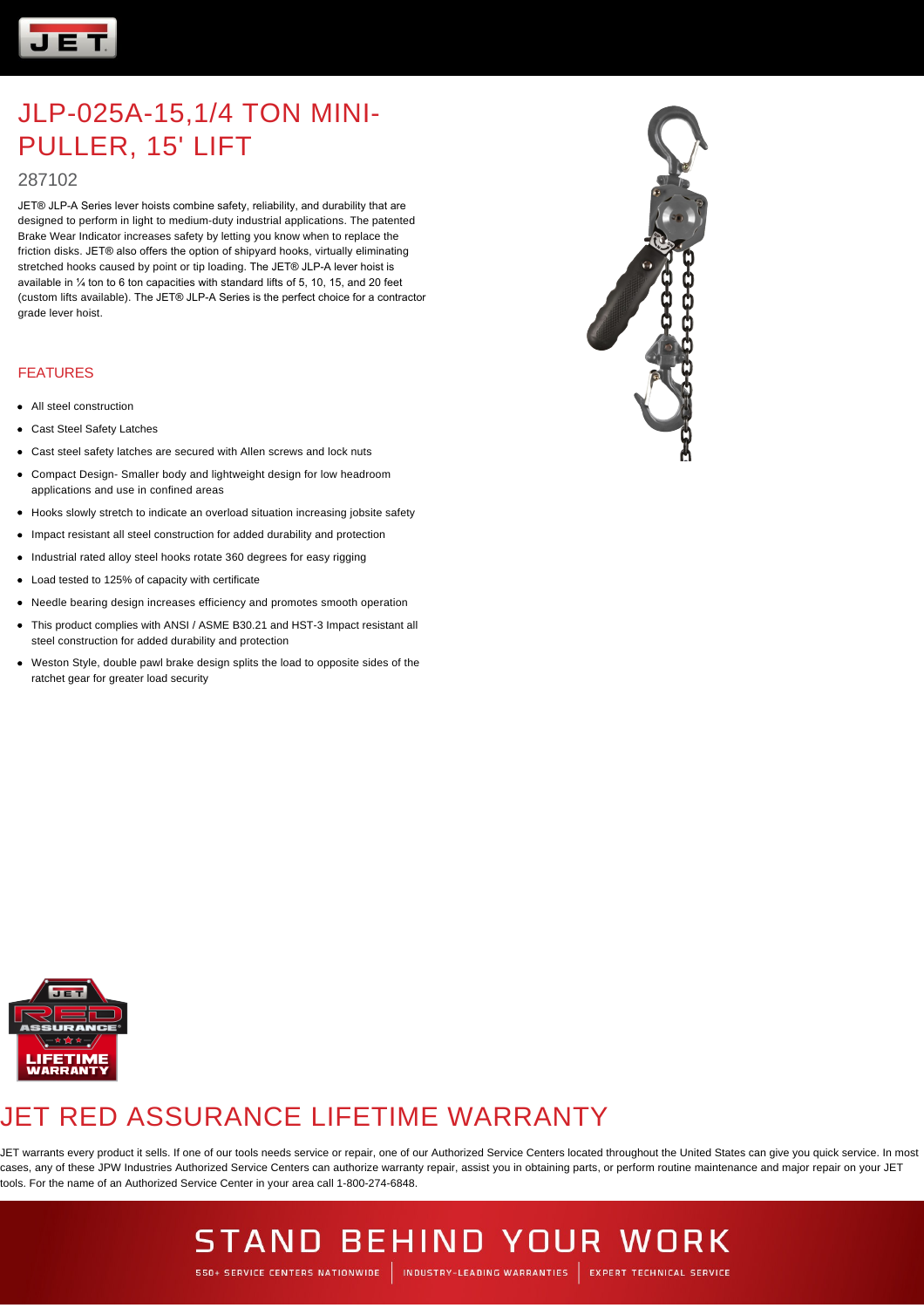

287102

#### **SPECIFICATIONS**

| Capacity (Lbs.)               | 500    |
|-------------------------------|--------|
| Load Capacity (Tons)          | 1/4    |
| Lift $(Ft)$                   | 15     |
| Overload Protection           | No     |
| Load Chain Dimensions dia/mm) | 4 x 12 |
| Weight (Lbs.)                 | 7      |



## **STAND BEHIND YOUR WORK**

550+ SERVICE CENTERS NATIONWIDE | INDUSTRY-LEADING WARRANTIES | EXPERT TECHNICAL SERVICE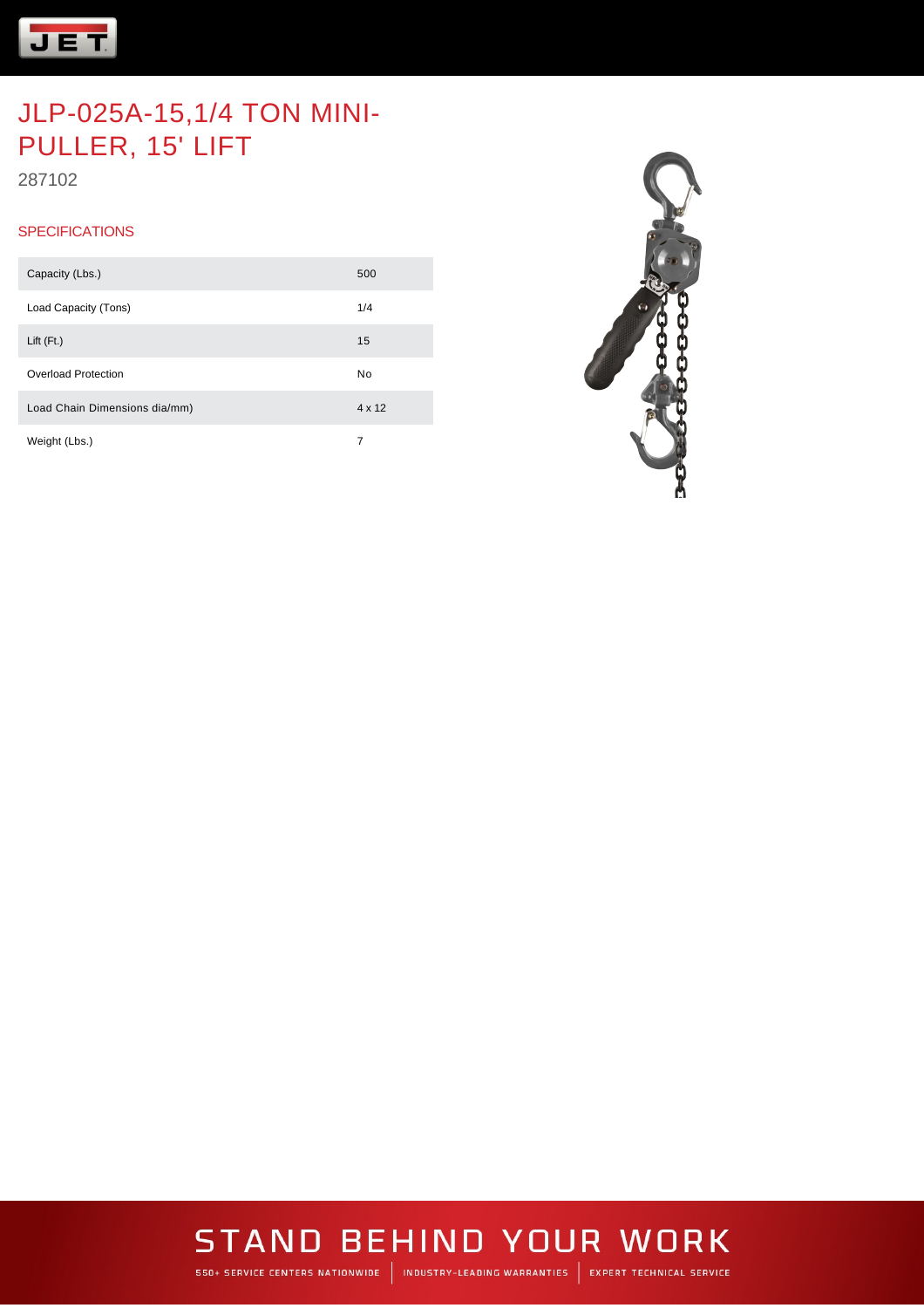

287102

#### FULL SERIES

| <b>STOCK</b><br><b>NO</b> | MODEL NO          | <b>CAPACITY</b><br>(LBS.) | LOAD CAPACITY<br>(TONS)   | <b>LIFT</b><br>(FT.) | OVERLOAD<br><b>PROTECTION</b> | FORCE REQUIRED TO MOVE MAXIMUM LOAD<br>(LBS) |
|---------------------------|-------------------|---------------------------|---------------------------|----------------------|-------------------------------|----------------------------------------------|
| 287101                    | JLP-025A-10       | 500                       | 1/4                       | 10                   | No                            |                                              |
| 287102                    | JLP-025A-15       | 500                       | 1/4                       | 15                   | No                            |                                              |
| 287100                    | JLP-025A-5        | 500                       | 1/4                       | $\,$ 5 $\,$          | No                            |                                              |
| 287201                    | JLP-050A-10       | 1000                      | 1/2                       | 10                   | No                            |                                              |
| 287202                    | JLP-050A-15       | 1000                      | 1/2                       | 15                   | No                            |                                              |
| 287200                    | JLP-050A-5        | 1000                      | 1/2                       | $5\phantom{.0}$      | No                            |                                              |
| 287301                    | JLP-075A-10       | 1650                      | 3/4                       | 10                   | No                            |                                              |
| 287302                    | JLP-075A-15       | 1650                      | 3/4                       | 15                   | No                            |                                              |
| 287303                    | JLP-075A-20       | 1650                      | 3/4                       | 20                   | No                            |                                              |
| 287300                    | JLP-075A-5        | 1650                      | 3/4                       | $5\phantom{.0}$      | No                            |                                              |
| 287401                    | JLP-150A-10       | 3300                      | $1 - 1/2$                 | 10                   | No                            |                                              |
| 287701                    | JLP-150A-<br>10SH | 3300                      | $1 - 1/2$                 | 10                   | No                            |                                              |
| 287402                    | JLP-150A-15       | 3300                      | $1 - 1/2$                 | 15                   | No                            |                                              |
| 287702                    | JLP-150A-<br>15SH |                           | $1 - 1/2$                 | 15                   | No                            |                                              |
| 287403                    | JLP-150A-20       | 3300                      | $1 - 1/2$                 | 20                   | No                            |                                              |
| 287703                    | JLP-150A-<br>20SH | 3300                      | $1 - 1/2$                 | 20                   | No                            |                                              |
| 287400                    | JLP-150A-5        | 3300                      | $1 - 1/2$                 | $5\phantom{.0}$      | No                            |                                              |
| 287700                    | JLP-150A-5SH      | 3300                      | $1 - 1/2$                 | 5 <sup>5</sup>       | No                            |                                              |
| 287501                    | JLP-300A-10       | 6600                      | $\mathsf 3$               | $10$                 | $\mathsf{No}$                 |                                              |
| 287801                    | JLP-300A-<br>10SH | 6600                      | $\mathbf{3}$              | $10$                 | $\operatorname{\mathsf{No}}$  |                                              |
| 287502                    | JLP-300A-15       | 6600                      | $\ensuremath{\mathsf{3}}$ | 15                   | $\mathsf{No}$                 |                                              |
| 287802                    | JLP-300A-<br>15SH | 6600                      | $\mathbf{3}$              | 15                   | No                            |                                              |

### **STAND BEHIND YOUR WORK** 550+ SERVICE CENTERS NATIONWIDE | INDUSTRY-LEADING WARRANTIES | EXPERT TECHNICAL SERVICE